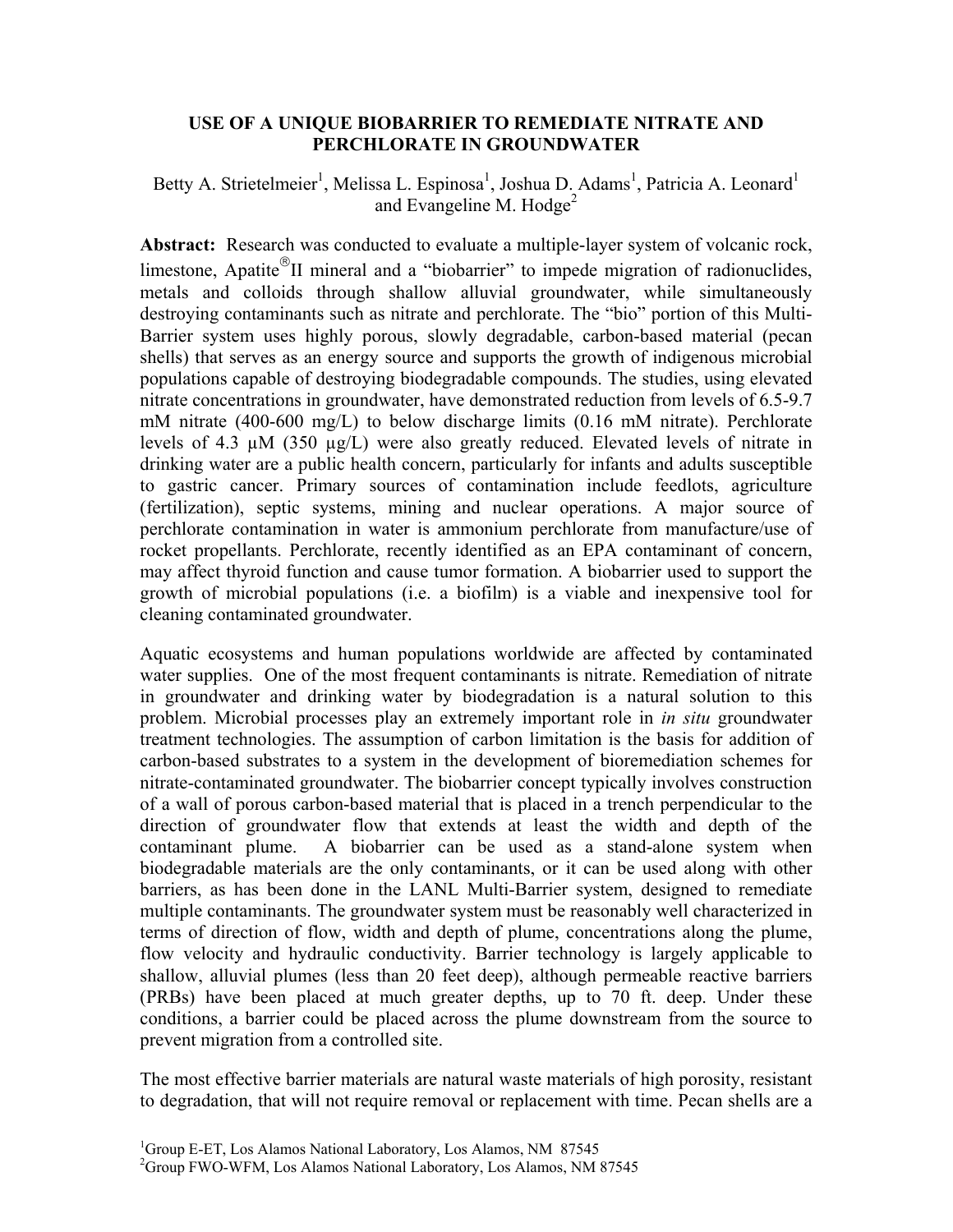significant waste problem in pecan-growing areas. The most commonly used solution is land disposal. Use in biobarriers provides a desirable alternative. Pecan shells are composed of cellulose and lignin, and they degrade very slowly, providing a "timerelease" carbon source. If left uncrushed, they provide a high porosity material. Fishbone is a waste product made of calcium phosphate, or hydroxyapatite, which is very resistant to deterioration. Apatite<sup>®</sup>II effectively removes dissolved metals and radionuclides from groundwater (Conca et al. 2000). The precipitates formed with metals and radionuclides are highly insoluble and very unlikely to leach subsequently from the barrier. The residual tissue associated with the fishbones provides nutrient materials that contribute to formation of a microbial population as an additional benefit.

We have investigated denitrification and perchlorate reduction processes within a biobarrier. We performed batch and column studies. The batch studies involved comparison of two potential carbon-based biobarrier support materials: pecan shells alone and pecan shells mixed with dog food in a 10:1 ratio. The results of the column studies have been reported elsewhere (Taylor et al. 2000, Habas et al. 2000, Taylor et al. 2001). The column studies were used to confirm that the microbial reactions occurring under denitrifying conditions in the batch studies are not altered dramatically under flowing conditions with the introduction of oxygenated groundwater. The objectives of these studies were to: 1) determine the effectiveness of the materials in development of a biofilm, and in destruction of nitrate, 2) quantify microbial populations present in batch systems, 3) determine amounts of nitrite and ammonia produced, and 4) determine pH conditions produced by the microbial activity in the biobarrier. An additional objective was to determine if these systems are effective at reducing the level of perchlorate.

Experiments with levels of nitrate from  $\sim 0.5$  to 9.7 mM of nitrate produced effective degradation to below detection using both the pecan shell and pecan shell/dog food systems. The primary difference in our experimental results lies in the length of time required to fully degrade the nitrate. The batch experimental degradation rate can be used as a predictor of the rate expected in the field system. However, the ratio of water to solids (10:1) in the batch system was selected in order to have adequate solution for analysis. The actual liquid/solid ratio in the field will be much lower. Therefore, the batch results can be viewed as a conservative estimate of the degradation rates since the amount of nitrate present at a given time will be smaller. A second difference between the two systems was an increase in the levels of ammonia produced in the process in the presence of dog food. Figure 1 displays results from one experimental system at 9.7 mM nitrate.

The results presented in this paper demonstrate the effectiveness of a biobarrier design using pecan shell waste for reduction and elimination of nitrate in a dilute groundwater contaminated with multiple contaminants, including radionuclides, heavy metals, nitrate and perchlorate. The results indicate that an active biofilm is developing within and on the biobarrier support materials, and that this biofilm is effective in destroying nitrate in the groundwater. A biobarrier can be used in conjunction with other barrier materials and can be configured as a Multi-Barrier (such as that under development at Los Alamos National Laboratory). Thus, a technology is created that can be used to clean up many different mixtures of contaminants in a more cost-effective, highly efficient and lessintrusive manner than can be provided by other available technologies.